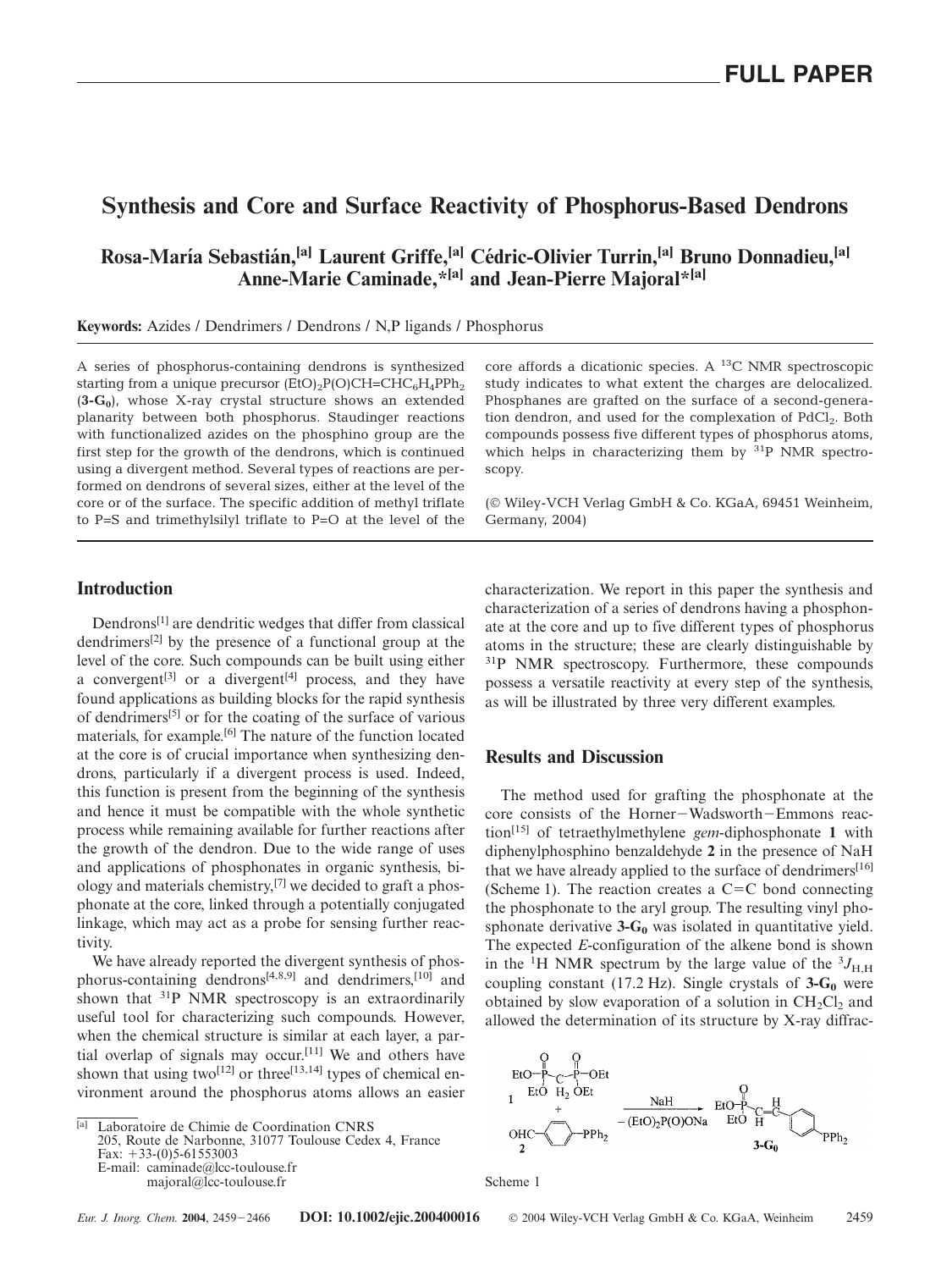tion. The ORTEP drawing is shown in Figure 1 and confirms the *E*-configuration of the  $C = C$  bond. All atoms from P2 to O3 are in a plane (Rms deviation 0.0685), indicating an extended conjugation of 11 atoms.



Figure 1. ORTEP drawing of  $3-G_0$ ; selected bond lengths  $(\hat{A})$  and angles (°): P1-O1 1.4605(16), P1-O2 1.5754(15), P1-O3 1.5794(16), P1-C1 1.775(2), C1-C2 1.322(3), P2-C6 1.8328(19), P2-C13 1.839(2), P2-C19 1.8421(19); P1-C1-C2 125.04(17),  $C1 - C2 - C3$  126.25(19)

Compound  $3-\mathbf{G}_0$  is the starting material for the synthesis of various dendrons. Indeed, the presence of a phosphane allows it to undergo Staudinger reactions with functionalized azides such as compound **4**, which affords the first generation dendron  $3-G_1$  (Scheme 2). As expected, <sup>[17]</sup> the  $P=N-P=S$  linkage created by the reaction is characterized in the <sup>31</sup>P NMR spectrum by two doublets at  $\delta$  = 14.4 (P=N) and 50.2 (P=S) ppm with  $^{2}J_{\text{P,P}} = 31$  Hz. In the 13C NMR spectrum a dramatic shielding of the signals corresponding to the carbons linked to the phosphorus that undergoes the reaction is observed  $(\Delta \delta = -9.31$  ppm for  $C_{ipso}$ PPh<sub>2</sub>;  $\Delta \delta = -10.65$  ppm for  $C_{ipso}$ PC<sub>6</sub>H<sub>4</sub>) together with a very important increase of the  ${}^{I}J_{C,P}$  coupling constant. More interestingly, the Staudinger reaction also induces changes for the vinyl linkage, where the signal corresponding to the =CH linked to  $C_6H_4$  is shielded, whereas the signal corresponding to (O)P-CH= is deshielded ( $\Delta\delta$  = 3.44 ppm), confirming a conjugation through the aromatic and vinyl linkages (Figure 2).



Scheme 2



Figure 2. Variation of the chemical shifts  $(^{13}C NMR)$  for all carbon atoms located from P(O) to P for four compounds  $(\hat{\mathbf{3}}{\text -}{\text G}_0, \hat{\mathbf{3}}{\text -}{\text G}_1, \hat{\mathbf{1}}{\text -}{\text I})$ **G1**, and **12-G1**)

To continue the growth of the dendron, our classical method of synthesis of dendrimers<sup>[18,19]</sup> was applied starting from the aldehydes of **3-G1**, and using the phosphorhydrazide 5 to generate dendron 3-G<sub>2</sub>. Then, the nucleophilic substitution of Cl with hydroxybenzaldehyde sodium salt afforded compound  $6 - G_2$ . It is noteworthy that none of these reactions has an influence on the vinylphosphonate group located at the core, as shown by  $31P$  NMR spectroscopy, with the presence of the singlet of the  $P=O$  group  $(\delta = 18.2 \text{ ppm})$  together with the singlet of the P=S end groups ( $\delta$  = 60.7 ppm) and both doublets corresponding to the P=N-P=S linkage ( $\delta$  = 13.7 and 51.8 ppm, respectively).

Thus, the growth of the dendron could have been pursued to higher generations, as we have already shown with dendrons containing other types of functions at the core,[4,8,9,20] but we prefer to show the versatility and adaptability of this method of synthesis at every step, including starting from **3-G0**. Indeed, other types of functionalized azides can be used, as shown by the reaction with compound **7** affording **8-G1** (Scheme 3). Here also, the Staudinger reaction induces the appearance of two doublets in the <sup>31</sup>P NMR spectrum at  $\delta$  = 12.8 (P=N) and 71.2 (P=S) ppm with <sup>2</sup> $J_{\text{P,P}}$  = 17.2 Hz. Obviously, the presence of  $NH<sub>2</sub>$  groups opens the way to a tremendous number of reactions, in particular condensations with functionalized aldehydes. As an illustration, the carbohydrate derivative **9** (helicin) was condensed with **8-G1**. The condensation induces an important shielding in the 31P NMR spectrum for the signal corresponding to the P=S group, from  $\delta$  = 71.2 ppm for **8-G<sub>1</sub>** to  $\delta$  = 62.5 ppm for  $10-G_1$ . A careful examination of the <sup>1</sup>H and <sup>13</sup>C NMR spectra of  $10-G_1$  shows that several signals corresponding to the helicin and hydrazone moieties are split into two series of signals in a 1:1 ratio; for example, the  $NCH<sub>3</sub>$ groups give two doublets at  $\delta = 33.89$  and 34.04 ppm. Such splitting might be ascribed to *E* and *Z* isomers of the hydrazone bond  $(C=N)$  with one *E* and one *Z* bond for each molecule of **10-G1**. Phosphorhydrazone bonds are generally in the *E* configuration, thus the formation of a *Z* isomer might be due to the occurrence of hydrogen bonds, which forces one hydrazone linkage to be in the *Z* form, as previously noticed on the surface of dendrimers.[21] Due to the carbohydrate moieties,  $10-G<sub>1</sub>$  is soluble in water, whereas all the other dendrons described in this paper are not.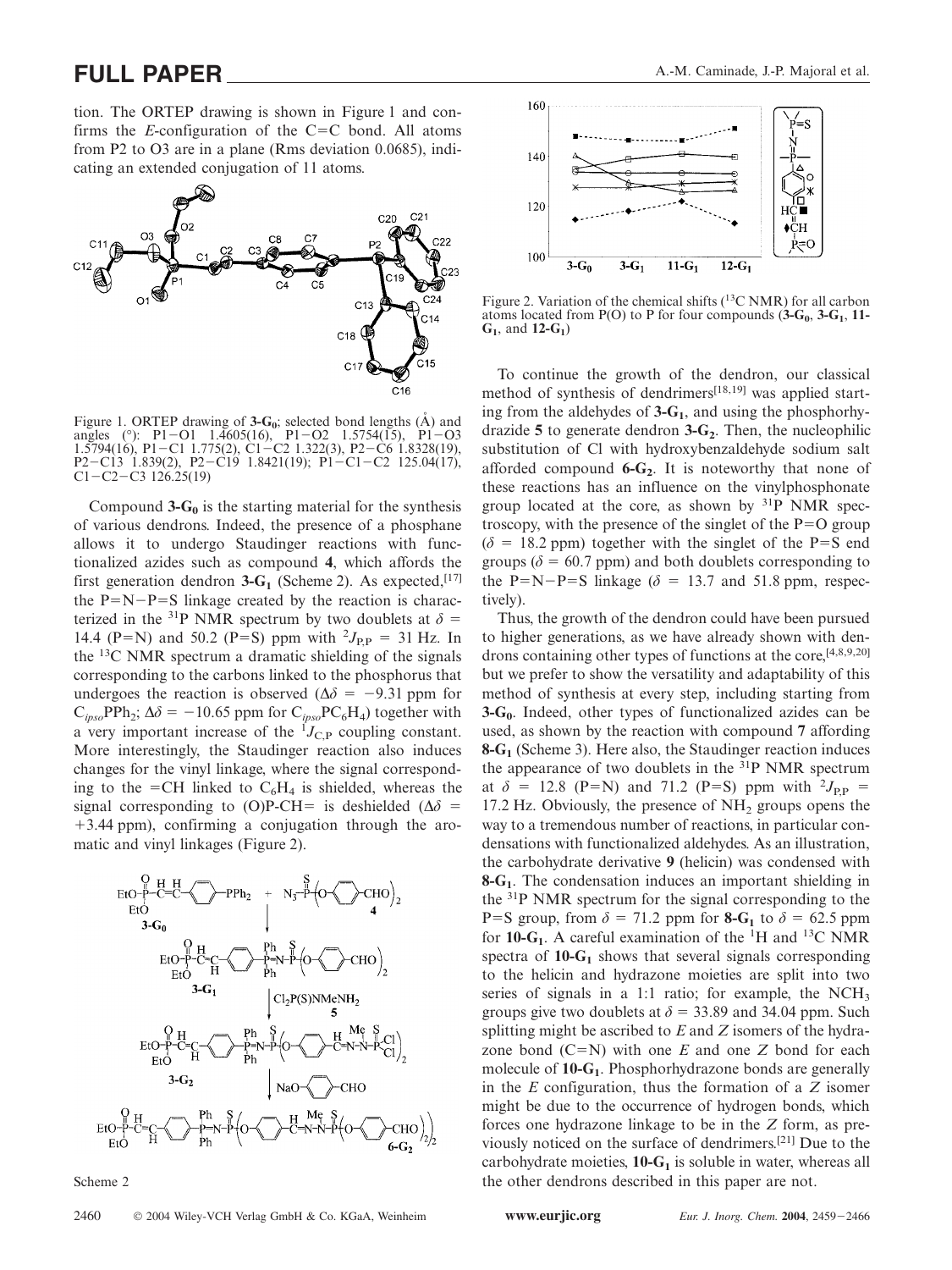

Scheme 3

We also tested another type of reactivity with compound  $3 - G_1$  — alkylation reactions — with the aim of detecting to what extent the positive charge could be delocalized.<sup>[22]</sup> One equivalent of the strong alkylating reagent methyl trifluoromethanesulfonate was added to **3-G<sub>1</sub>** (Scheme 4). We have already shown that this reagent is able to alkylate the sulfur atom included in a  $P=N-P=S$  linkage,  $^{[13,17,23]}$  but such a reaction has never been performed in the presence of a phosphonate group, although we have reported the specific alkylation of  $P=S$  in macrocycles bearing phosphane oxide groups.[24] The 31P NMR spectrum of the resulting compound **11-G1** shows without any ambiguity that the alkylation occurs exclusively at the P=S group. Indeed, a  $\Delta \delta$ value of  $-27$  ppm was measured for the signal corresponding to P=S, whereas it is only  $-1$  ppm for the P=O group, on going from **3-G1** to **11-G1**. Both signals corresponding to P=N ( $\delta$  = 22.2 ppm) and P=S ( $\delta$  = 23.1 ppm) are close; the assignment of the chemical shift was made by protoncoupled 31P NMR spectroscopy, which gives a coupling constant of 18.2 Hz for the signal at  $\delta = 23.1$  ppm (P-S-Me). The positive charge is delocalized to some extent onto the adjacent P=N group ( $\Delta \delta$  = +8 ppm). In view of the extended planarity seen in the X-ray structure of **3-**  $G_0$ , and the modification of the <sup>13</sup>C NMR spectra on going from  $3 - G_0$  to  $3 - G_1$ , the charge might even be delocalized all the way along the chain up to the phosphonate group. The 13C NMR spectrum shows a deshielding of the signal corresponding to  $(O)P-CH =$ , which should correspond to a partial positive charge on this atom (Figure 2, rhombuses). However, the absence of a variation of the chemical shift corresponding to  $P=O$  seems to preclude an extension of the delocalization up to it, and is in agreement with the structure of  $3 - G_0$  obtained by X-ray diffraction in which the oxygen of  $P=O$  lies outside the main plane.

This assumption was reinforced by checking the reactivity of trimethylsilyl trifluoromethanesulfonate with **11-G1**, since we have already shown that it is able to react with phosphane oxides.[25] Indeed, the presence of a positive





Scheme 4

charge on  $P=O$  should hamper further addition of cations to this group. The reaction monitored by  $31P$  NMR spectroscopy shows a deshielding of the signal corresponding to the P=O group ( $\Delta \delta$  = 4 ppm) whereas no change is observed for the other signals. The dicationic species **12-G1** was obtained quantitatively. The 13C NMR spectrum of **12- G1** shows only modifications for the vinyl group, with a shielding of the carbon linked to phosphorus ( $\Delta \delta$  =  $-9$  ppm) and a deshielding of the other carbon ( $\Delta\delta$  = 5 ppm) (Figure 2). Thus, the delocalization of the second positive charge only has an influence on the  $(O)P-CH=$ CH linkage.

The last example illustrating the versatile reactivity of this series of dendrons concerns  $3-G_2$ . Its  $P(S)Cl_2$  endgroups can be reacted with various functionalized phenols such as 13, which affords dendron 14-G<sub>2</sub> (Scheme 5). These phosphanyl end-groups are used because they are potential N,P ligands. Indeed, we have shown previously that the corresponding Pd complexes linked to the surface of dendrimers efficiently catalyze Stille coupling reactions.[26] The palladium complex 15-G<sub>2</sub> is readily obtained by reaction with  $[PdCl_2(COD)]$ . Here again the <sup>31</sup>P NMR spectrum gives very informative data for the characterization. Fig-



Scheme 5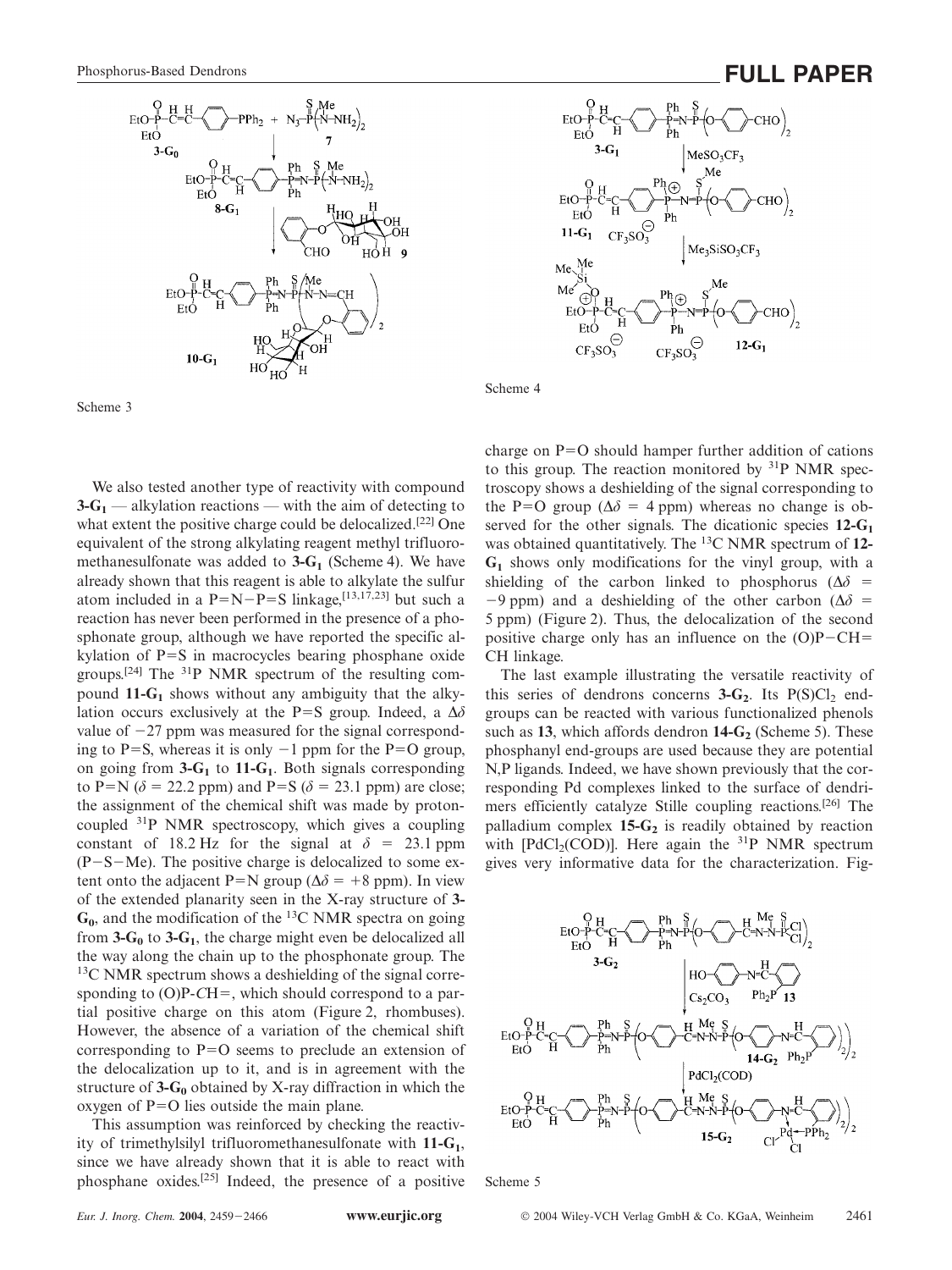ure 3 shows the spectrum of  $15-G_2$ , with five different types of phosphorus atoms clearly distinguishable, and in the expected ratio.



Figure 3. <sup>31</sup>P NMR spectrum and chemical structure of 15-G<sub>2</sub>

#### **Conclusion**

We have shown in this paper that compound  $3-G_0$  is a multifunctional diphosphorus derivative, readily usable as the core of various dendrons. These dendrons contain up to five different types of phosphorus groups, which act as sensitive labels that are able to detect subtle and remote chemical modification, as shown by 31P NMR spectroscopy. These dendrons also possess a versatile reactivity both at the level of the core and of the end groups that is adaptable depending on the type of use desired. As an illustration, we

have given three very different examples concerning modification of the solubility, alkylation with delocalization of the charges, and grafting of N,P ligands as end-groups, along with a preliminary study of their complexation properties. Obviously, many other examples of reactions can be envisaged, in particular concerning the use of phosphonates for the grafting of dendrons on the surface of various materials. Indeed, it is known that phosphonates are able to react, for instance, with alumina<sup>[27]</sup> and titania particles.<sup>[28]</sup> Thus, compound  $15-G_2$  could be used as precursor of heterogeneous catalysts.

#### **Experimental Section**

**General Remarks:** All manipulations were carried out with standard high vacuum and dry-argon techniques. The solvents were freshly dried and distilled (THF and diethyl ether over sodium/ benzophenone; pentane and  $CH<sub>2</sub>Cl<sub>2</sub>$  over phosphorus pentoxide; toluene over sodium); they were degassed prior to use in the case of experiments using trivalent phosphorus derivatives. <sup>1</sup>H, <sup>13</sup>C and 31P NMR spectra were recorded with Bruker AC 200, AC 250, DPX 300 or AMX 400 spectrometers. References for NMR chemical shifts are 85%  $H_3PO_4$  for <sup>31</sup>P NMR and SiMe<sub>4</sub> for <sup>1</sup>H and <sup>13</sup>C NMR spectroscopy. The attribution of the 13C NMR signals was performed by using  $J_{\text{mod}}$ , two dimensional HMBC, and HMQC, Broad Band or CW 31P decoupling experiments when necessary. The numbering used for the NMR assignments is depicted in Figure 4. Compounds  $2,^{[29]}$   $4,^{[30]}$   $7,^{[30]}$  and  $13^{[26]}$  were synthesized as reported previously.

**Phosphane 3-G<sub>0</sub>:** A solution of  $(EtO)_2P(O)CH_2P(O)(OEt)$ <sub>2</sub> (0.500 g, 1.680 mmol) in THF (5 mL) was added to a suspension of NaH (0.043 g, 1.680 mmol) in THF (15 mL). After stirring for 10 min a clear solution was obtained. A solution of  $CHOC<sub>6</sub>H<sub>4</sub>PPh<sub>2</sub>$ (0.490 g, 1.68 mmol) in THF (5 mL) was then added dropwise. The resulting mixture was stirred overnight, then  $H_2O$  (10 mL) was added. The resulting mixture was concentrated under vacuum to eliminate THF, then  $CH_2Cl_2$  (10 mL) was added. The organic phase was recovered, and the water phase was washed twice with  $CH<sub>2</sub>Cl<sub>2</sub>$ . The organic layers were combined and the solvents evaporated to dryness to afford a pale yellow powder.  $3 - G_0$  was purified by column chromatography on silica gel (eluent: ethyl acetate) to afford a white powder in 99% yield (0.700 g). Translucent crystals suitable for X-ray diffraction were obtained after a slow evaporation of a solution in CH<sub>2</sub>Cl<sub>2</sub>. <sup>1</sup>H NMR (CDCl<sub>3</sub>):  $\delta = 1.30$  (t, <sup>3</sup>J<sub>H,H</sub> = 7.1 Hz, 6 H, CH<sub>3</sub>), 4.09 (dt,  ${}^{3}J_{\text{H,H}} = 7.1, {}^{3}J_{\text{H,P}} = 14.3 \text{ Hz}, 4 \text{ H}, \text{CH}_2$ ), 6.25  $(t, {}^{3}J_{H,H} = {}^{2}J_{H,P} = 17.5$  Hz, 1 H, =CH-P<sub>0</sub>), 7.21-7.46 (m, 14 H,  $H_{\text{Arom}}$ ), 7.51 (d,  ${}^{3}J_{\text{H,H}}$  = 17.5 Hz, 1 H, C*H*=CH-P<sub>0</sub>) ppm. <sup>13</sup>C{<sup>1</sup>H}



Figure 4. Numbering used for NMR spectroscopy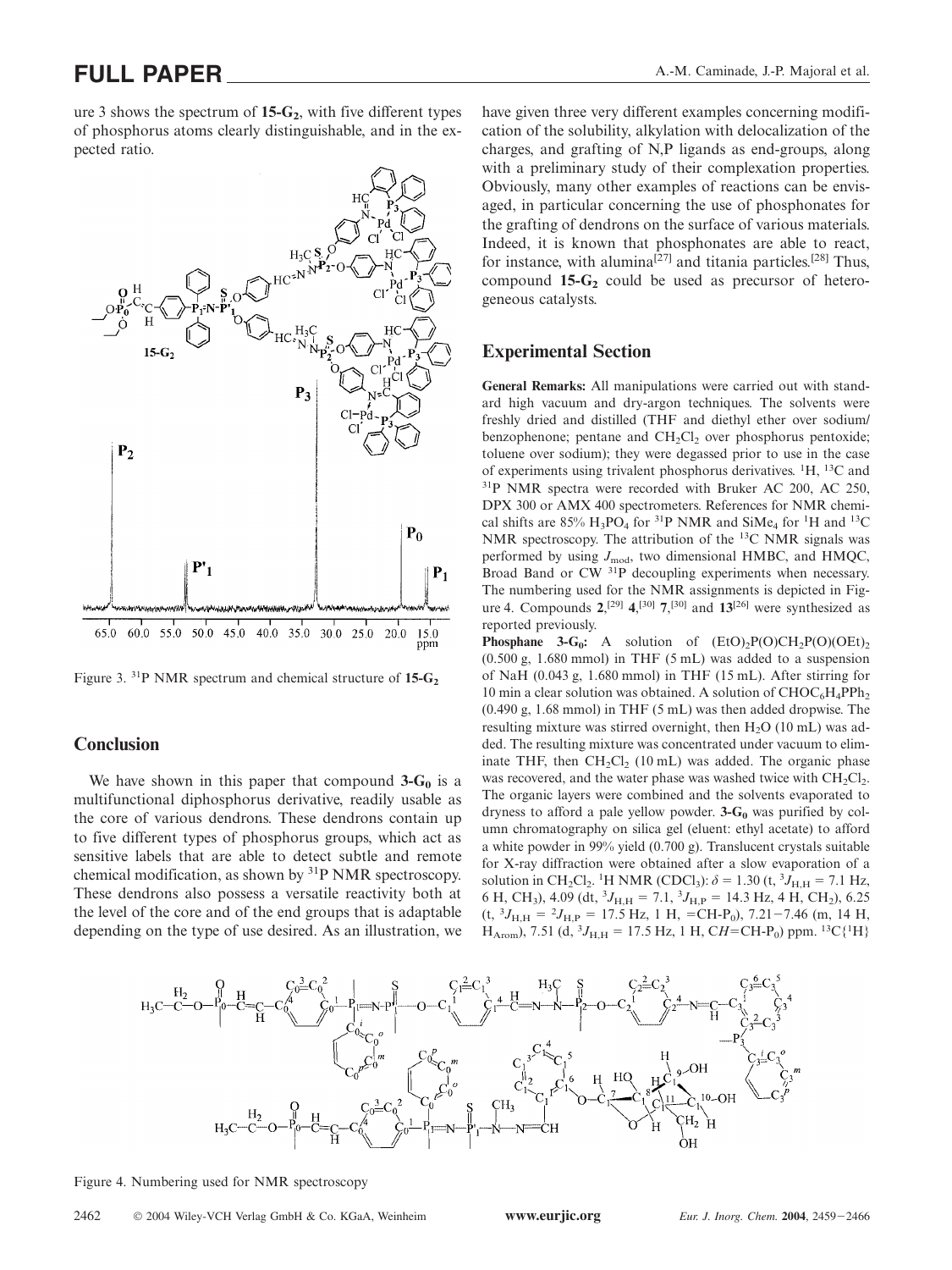NMR (CDCl<sub>3</sub>):  $\delta = 16.42$  (d, <sup>3</sup>*J*<sub>C,P</sub> = 6.0 Hz, CH<sub>3</sub>), 61.84 (d, <sup>2</sup>*I*<sub>C,P</sub> = 5.7 Hz, CH<sub>3</sub>), 114.68 (d, <sup>1</sup>*I*<sub>C,P</sub> = 191.2 Hz, =CH<sub>2</sub>P<sub>3</sub>)  $J_{\text{C,P}}$  = 5.7 Hz, CH<sub>2</sub>), 114.68 (d, <sup>1</sup> $J_{\text{C,P}}$  = 191.2 Hz, =CH-P<sub>0</sub>), 127.60 (d,  ${}^{3}J_{C,P}$  = 7.3 Hz, C<sub>0</sub><sup>3</sup>), 128.62 (d,  ${}^{3}J_{C,P}$  = 6.0 Hz, C<sub>0</sub><sup>m</sup>), 128.98 (s, C<sub>0</sub><sup>p</sup>), 133.79 (d, <sup>2</sup>J<sub>C,P</sub> = 21.2 Hz, C<sub>0</sub><sup>o</sup>), 133.83 (d, <sup>2</sup>J<sub>C,P</sub> = 16.3 Hz,  $C_0^2$ ), 134.93 (d,  ${}^3J_{C,P} = 23.4$  Hz,  $C_0^4$ ), 136.50 (d,  ${}^1J_{C,P} =$ 10.1 Hz,  $C_0$ <sup>i</sup>), 140.50 (d, <sup>1</sup>J<sub>C,P</sub> = 13.5 Hz,  $C_0$ <sup>1</sup>), 148.07 (d, <sup>1</sup>J<sub>C,P</sub> = 7.6 Hz, *C*H=CH-P<sub>0</sub>) ppm. <sup>31</sup>P{<sup>1</sup>H} NMR (CDCl<sub>3</sub>):  $\delta$  = -5.2 (s, P<sub>1</sub>), 19.5 (s, P<sub>0</sub>) ppm.  $C_{24}H_{26}O_3P_2$  (424.41): calcd. C 67.92, H 6.17; found C 67.96, H 6.19.

**Dendron 3-G<sub>1</sub>:** CH<sub>2</sub>Cl<sub>2</sub> (10 mL) was added to a powdered mixture of  $3-G<sub>0</sub>$  (0.302 g, 0.712 mmol) and the azide  $N<sub>3</sub>P(S)(OC<sub>6</sub>H<sub>4</sub>CHO)_{2}$ (0.247 g, 0.712 mmol). A rapid evolution of nitrogen was observed. The solution was stirred overnight then evaporated to dryness to afford **3-G<sub>1</sub>** as a pale yellow powder in 98% yield  $(0.520 \text{ g})$ . A strict 1:1 ratio must be respected between **3-G0** and the azide, because numerous washings of **3-G1** did not allow the elimination of the unreacted starting materials. <sup>1</sup>H NMR (CDCl<sub>3</sub>):  $\delta = 1.30$  (t,  $\delta_{1.3} = 71$  Hz 6 H CH<sub>3</sub>)  $4.09$  (dt  $\delta_{1.3} = 71$   $\delta_{1.3} = 14.6$  Hz  $J_{\text{H,H}} = 7.1 \text{ Hz}, 6 \text{ H}, \text{CH}_3$ , 4.09 (dt,  ${}^3 J_{\text{H,H}} = 7.1, {}^3 J_{\text{H,P}} = 14.6 \text{ Hz}$ , 4 H, CH<sub>2</sub>), 6.35 (t,  ${}^{3}J_{\text{H,H}} = {}^{2}J_{\text{H,P}} = 17.2 \text{ Hz}, 1 \text{ H}, \text{ } = \text{CH-P}_0$ ), 7.26  $(d, {}^{3}J_{H,H} = 8.0 \text{ Hz}, 4 \text{ H}, \text{H-}C_{1}^{2}), 7.37-7.66 \text{ (m, 14 H}, \text{H}_{Arom}), 7.55$  $(d, {}^{3}J_{H,H} = 17.2 \text{ Hz}, 1 \text{ H}, CH=CH-P_0), 7.73 (d, {}^{3}J_{H,H} = 8.0 \text{ Hz}, 4$ H, H-C<sub>1</sub><sup>3</sup>), 9.86 (s, 2 H, CHO). <sup>13</sup>C{<sup>1</sup>H} NMR (CDCl<sub>3</sub>):  $\delta$  = 16.39  $(d, {}^{3}J_{C,P} = 5.9 \text{ Hz}, \text{ CH}_3), 62.07 (d, {}^{2}J_{C,P} = 5.9 \text{ Hz}, \text{ CH}_2), 118.12$  $(d, {}^{1}J_{C,P} = 189.6 \text{ Hz}, = \text{CH-P}_0), 122.03 (d, {}^{3}J_{C,P} = 4.1 \text{ Hz}, C_1^2),$ 127.19 (dd, <sup>1</sup> $J_{C,P} = 106.0$ , <sup>3</sup> $J_{C,P} = 3.8$  Hz, C<sub>0</sub><sup>i</sup>), 127.63 (d, <sup>3</sup> $J_{C,P} =$ 13.5 Hz,  $C_0^3$ ), 128.84 (d,  ${}^3J_{C,P} = 13.7$  Hz,  $C_0^m$ ), 129.85 (dd,  ${}^1J_{C,P} =$ 113.0,  ${}^{3}J_{\text{C,P}} = 3.5$  Hz,  $C_0^1$ ), 131.16 (s,  $C_1^3$ ), 132.60 (s,  $C_1^4$ ), 132.64  $(d, {}^{2}J_{C,P} = 11.7 \text{ Hz}, C_0^{\circ 0}), 133.01 \text{ (s, } C_0^{\circ p}), 133.27 \text{ (d, } {}^{2}J_{C,P} =$ 11.6 Hz,  $C_0^2$ ), 138.95 (d,  ${}^3J_{C,P} = 24.3$  Hz,  $C_0^4$ ), 146.49 (d,  ${}^2J_{C,P} =$ 6.6 Hz, CH=CH-P<sub>0</sub>), 156.79 (d, <sup>2</sup>J<sub>C,P</sub> = 9.4 Hz, C<sub>1</sub><sup>1</sup>), 190.96 (s, CHO) ppm. <sup>31</sup>P{<sup>1</sup>H} NMR (CDCl<sub>3</sub>):  $\delta = 14.4$  (d, <sup>2</sup>J<sub>P,P</sub> = 31.0 Hz,  $P_1$ ), 18.0 (s,  $P_0$ ), 50.2 (d, <sup>2</sup> $J_{P,P}$  = 31.0 Hz,  $P'_1$ ) ppm.  $C_{38}H_{36}NO_7P_3S$ (743.69): calcd. C 61.37, H 4.88, N 1.88; found C 61.56, H 4.91, N 1.79.

**Dendron 3-G<sub>2</sub>:** A solution of  $H_2NNMep(S)Cl_2$  in CHCl<sub>3</sub> (1.12 mL, 0.260 mmol) was added to a solution of  $3-G_1$  (0.088 g, 0.118 mmol) in THF (10 mL). The resulting solution was stirred for 4 hours then evaporated to dryness to afford an oil. This oil was washed three times with  $CH_2Cl_2$ /pentane then evaporated to dryness to afford  $3-\text{G}_2$  as a pale yellow powder in 81% yield (0.102 g). <sup>1</sup>H NMR (CDCl<sub>3</sub>):  $\delta = 1.34$  (t, <sup>3</sup>*J*<sub>H,H</sub> = 6.9 Hz, 6 H, CH<sub>2</sub>-C*H*<sub>3</sub>), 3.46 (d, 3*I*<sub>M</sub>, = 7.0 Hz, 6 H, N<sub>2</sub>CH<sub>2</sub>), 4.13 (dt, 3*I*<sub>M</sub>, = 6.9. 3*I*<sub>M</sub>, =  $J_{\text{H,P}}$  = 7.0 Hz, 6 H, N-CH<sub>3</sub>), 4.13 (dt, <sup>3</sup> $J_{\text{H,H}}$  = 6.9, <sup>3</sup> $J_{\text{H,P}}$  = 14.2 Hz, 4 H, CH<sub>2</sub>), 6.35 (t,  ${}^{3}J_{\text{H,H}} = {}^{2}J_{\text{H,P}} = 17.2$  Hz, 1 H, =CH-P<sub>0</sub>), 7.21 (d,  ${}^{3}J_{\text{H,H}}$  = 7.8 Hz, 4 H, H-C<sub>1</sub><sup>2</sup>), 7.58 (d,  ${}^{3}J_{\text{H,H}}$  = 7.8 Hz, 4 H,  $H - C_1^3$ ), 7.44-4 H, H-C<sub>1</sub><sup>3</sup>), 7.44–7.65 (m, 17 H, H<sub>Arom</sub>, CH=N, CH=CH) ppm.<br><sup>13</sup>C{<sup>1</sup>H} NMR (CDCl<sub>3</sub>):  $\delta$  = 16.26 (d, <sup>3</sup>J<sub>C,P</sub> = 6.4 Hz, CH<sub>2</sub>–CH<sub>3</sub>), 31.68 (d, <sup>2</sup> $J_{C,P}$  = 13.9 Hz, N-CH<sub>3</sub>), 62.09 (d, <sup>2</sup> $J_{C,P}$  = 5.8 Hz, CH<sub>2</sub>), 117.28 (d,  $^{1}J_{C,P} = 190.7$  Hz, =CH-P<sub>0</sub>), 121.89 (d,  $^{3}J_{C,P} = 5.0$  Hz,  $C_1^2$ ), 127.49 (d, <sup>3</sup> $J_{C,P} = 13.6$  Hz,  $C_0^3$ ), 128.00 (dd, <sup>1</sup> $J_{C,P} = 107.0$ ,  $3I_{C,P} = 4.0$  Hz,  $C_0^3$ ), 128.24 (s,  $C_0^3$ ), 128.61 (d, <sup>3</sup> $I_{C,P} = 13.1$  Hz  $J_{\text{C,P}} = 4.0 \text{ Hz}, \text{ C}_0^{\text{i}}$ ), 128.24 (s, C<sub>1</sub><sup>3</sup>), 128.61 (d, <sup>3</sup> $J_{\text{C,P}} = 13.1 \text{ Hz}$ ,  $C_0^{\text{m}}$ , 130.09 (s,  $C_1^{\text{4}}$ ), 130.15 (dd, <sup>1</sup> $J_{\text{C,P}} = 110.0$ , <sup>3</sup> $J_{\text{C,P}} = 4.0$  Hz,  $C_0$ <sup>1</sup>), 132.56 (d, <sup>2</sup> $J_{C,P}$  = 10.4 Hz,  $C_0$ <sup>o</sup>), 132.67 (s,  $C_0$ <sup>p</sup>), 133.18 (d,  ${}^{2}J_{\text{C,P}} = 11.4 \text{ Hz}, \text{ C}_0^2$ , 138.44 (dd,  ${}^{3}J_{\text{C,P}} = 23.3, \text{ }^{4}J_{\text{C,P}} = 2.9 \text{ Hz},$  $C_0^4$ ), 141.08 (d, <sup>3</sup> $J_{C,P}$  = 18.7 Hz, CH=N-N), 146.76 (d, <sup>2</sup> $J_{C,P}$  = 5.5 Hz, CH=CH-P<sub>0</sub>), 153.35 (d,  $^2J_{C,P}$  = 14.8 Hz, C<sub>1</sub><sup>1</sup>) ppm.  ${}^{31}P{^1H}$  NMR (CDCl<sub>3</sub>):  $\delta = 13.5$  (d,  ${}^{2}J_{P,P} = 30.5$  Hz, P<sub>1</sub>), 18.3 (s,  $P_0$ ), 51.6 (d, <sup>2</sup> $J_{P,P}$  = 30.5 Hz, P'<sub>1</sub>), 63.4 (s, P<sub>2</sub>) ppm.  $C_{40}H_{42}Cl_{4}N_{5}O_{5}P_{5}S_{3}$  (1065.7): calcd. C 45.08, H 3.97, N 6.57; found C 44.89, H 3.91, N 6.51.

Dendron 6-G<sub>2</sub>: Powdered hydroxybenzaldehyde sodium salt  $(0.043 \text{ g}, 0.301 \text{ mmol}, \text{an excess})$  was added to a solution of  $3-\text{G}_2$  $(0.073 \text{ g}, 0.069 \text{ mmol})$  in THF  $(5 \text{ mL})$ . The resulting mixture was stirred overnight at room temperature. This solution was centrifuged then evaporated to dryness. The resulting powder was washed with THF/pentane (1:10) to afford  $6-\mathrm{G}_2$  as a white powder in 90% yield (0.087 g). <sup>1</sup>H NMR (CDCl<sub>3</sub>):  $\delta = 1.32$  (t, <sup>3</sup>J<sub>H,H</sub> = 7.1 Hz, 6 H, CH<sub>2</sub>-CH<sub>3</sub>), 3.38 (d, <sup>3</sup>J<sub>H,P</sub> = 11.0 Hz, 6 H, N-CH<sub>3</sub>), 4.11 (dt,  $3I_{\text{H}} = 71.3I_{\text{H}} = 15.0 \text{ Hz}$  4 H CH<sub>2</sub>) 6.35 (t,  $3I_{\text{H}} = 2I_{\text{H}} =$  $J_{\text{H,H}} = 7.1, \,^{3}J_{\text{H,P}} = 15.0 \text{ Hz}, 4 \text{ H}, \text{ CH}_2$ ), 6.35 (t,  $^{3}J_{\text{H,H}} = ^{2}J_{\text{H,P}} =$ 17.2 Hz, 1 H, = CH-P<sub>0</sub>), 7.19 (dd, <sup>3</sup> $J_{\text{H,H}}$  = 8.7, <sup>4</sup> $J_{\text{H,P}}$  = 1.4 Hz, 4 H, H-C<sub>1</sub><sup>2</sup>), 7.37 (dd, <sup>3</sup> $J_{\text{H,H}}$  = 8.5, <sup>4</sup> $J_{\text{H,P}}$  = 1.4 Hz, 8 H, H-C<sub>2</sub><sup>2</sup>), 7.57  $(d, {}^{3}J_{H,H} = 8.7 \text{ Hz}, 4 \text{ H}, \text{H} \text{-C}_1 {}^{3}), 7.85 (d, {}^{3}J_{H,H} = 8.5 \text{ Hz}, 8 \text{ H}, \text{H} \text{-}$  $C_2$ <sup>3</sup>), 7.40–7.74 (m, 17 H, H<sub>Arom</sub>, CH=N, CH=CH), 9.92 (s, 4 H, CHO) ppm. <sup>13</sup>C{<sup>1</sup>H} NMR (CDCl<sub>3</sub>):  $\delta = 16.27$  (d, <sup>3</sup>J<sub>C,P</sub> = 6.1 Hz,  $CH_2-CH_3$ ), 32.56 (d, <sup>2</sup> $J_{C,P}$  = 13.1 Hz, N-CH<sub>3</sub>), 62.05 (d, <sup>2</sup> $J_{C,P}$  = 5.7 Hz, CH<sub>2</sub>), 117.48 (d, <sup>1</sup>J<sub>C,P</sub> = 190.2 Hz, =CH-P<sub>0</sub>), 122.01 (br. d,  ${}^{3}J_{\text{C,P}} = 4.0 \text{ Hz}, \text{ C}_1^2, \text{ C}_2^2$ , 127.28 (d,  ${}^{3}J_{\text{C,P}} = 13.5 \text{ Hz}, \text{ C}_0^3$ ), 127.98 (s, C<sub>1</sub><sup>3</sup>), 128.01 (dd, <sup>1</sup> $J_{C,P} = 106.5$ , <sup>3</sup> $J_{C,P} = 5.0$  Hz, C<sub>0</sub><sup>i</sup>), 128.49 (d,  ${}^{3}J_{C,P} = 14.0$  Hz,  $C_0^m$ ), 130.15 (dd,  ${}^{1}J_{C,P} = 108.0$ ,  ${}^{3}J_{C,P} =$  $3.9$  Hz,  $C_0^1$ ), 130.40 (s,  $C_1^4$ ), 131.26 (s,  $C_2^3$ ), 132.65 (s,  $C_2^4$ ), 132.68  $(d, {}^{2}J_{C,P} = 11.0 \text{ Hz}, C_0^{\circ 0}), 132.72 \text{ (s, } C_0^{\circ p}), 133.20 \text{ (d, } {}^{2}J_{C,P} =$ 15.0 Hz,  $C_0^2$ ), 138.51 (d,  ${}^3J_{C,P} = 21.0$  Hz,  $C_0^4$ ), 140.08 (d,  ${}^3J_{C,P} =$ 16.0 Hz, CH=N-N), 146.72 (d,  ${}^{2}J_{C,P}$  = 6.0 Hz, CH=CH-P<sub>0</sub>), 153.12 (d,  ${}^{2}J_{C,P} = 10.2$  Hz,  $C_1^1$ ), 156.85 (d,  ${}^{2}J_{C,P} = 9.8$  Hz,  $C_2^1$ ), 190.92 (s, CHO) ppm. <sup>31</sup>P{<sup>1</sup>H} NMR (CDCl<sub>3</sub>):  $\delta = 13.7$  (d, <sup>2</sup>J<sub>P,P</sub> = 29.2 Hz, P<sub>1</sub>), 18.2 (s, P<sub>0</sub>), 51.8 (d, <sup>2</sup>J<sub>P,P</sub> = 29.2 Hz, P'<sub>1</sub>), 60.7 (s, P<sub>2</sub>) ppm.  $C_{68}H_{62}N_5O_{13}P_5S_3$  (1408.3): calcd. C 57.99, H 4.44, N 4.97; found C 58.11, H 4.47, N 4.94.

**Dendron 8-G1:** Dichloromethane (1 mL) was added to a mixture of powdered **3-G0** (0.100 g, 0.236 mmol) and azide **7** (0.046 g, 0.236 mmol), to dissolve both reagents. The resulting solution was stirred for three days at room temperature. The solvent was evaporated to afford  $8-G_1$  in quantitative yield as a white powder  $(0.140 \text{ g})$ . <sup>1</sup>H NMR (CDCl<sub>3</sub>):  $\delta = 1.28$  (t, <sup>3</sup>J<sub>H,H</sub> = 7.0 Hz, 6 H,  $CH_2-CH_3$ ), 2.66 (d, <sup>3</sup> $J_{\text{H,P}}$  = 11.9 Hz, 6 H, N-CH<sub>3</sub>), 3.56 (br. s, 4 H, NH<sub>2</sub>), 4.06 (dt,  ${}^{3}J_{\text{H,H}} = 7.0, {}^{3}J_{\text{H,P}} = 14.5$  Hz, 4 H, CH<sub>2</sub>), 6.31  $(t, {}^{3}J_{H,H} = {}^{2}J_{H,P} = 17.2$  Hz, 1 H, =CH-P<sub>0</sub>), 7.36-7.84 (m, 15 H,  $H_{Arom}$ , *CH*=*CH*-P<sub>0</sub>) ppm. <sup>13</sup>C{<sup>1</sup>H} NMR (CDCl<sub>3</sub>): *δ* = 16.36 (d, 3<sub>Lep</sub> = 5.9 Hz CH<sub>2</sub>) (d, 3.37 (d, <sup>2</sup>L<sub>ep</sub> = 6.0 Hz N<sub>→</sub>CH<sub>2</sub>)  $J_{\text{C,P}} = 5.9 \text{ Hz}, \text{ CH}_2\text{--CH}_3$ , 39.37 (d, <sup>2</sup> $J_{\text{C,P}} = 6.0 \text{ Hz}, \text{ N--CH}_3$ ), 62.00 (d, <sup>2</sup> $J_{C,P}$  = 5.7 Hz, CH<sub>2</sub>), 117.50 (d, <sup>1</sup> $J_{C,P}$  = 190.5 Hz, = CH-P<sub>0</sub>), 127.53 (d,  ${}^{3}J_{C,P} = 13.1$  Hz,  $C_0{}^{3}$ ), 128.70 (d,  ${}^{3}J_{C,P} = 12.2$  Hz,  $C_0^{\text{m}}$ ), 129.40 (br. d, <sup>1</sup>J<sub>C,P</sub> = 110.0 Hz,  $C_0^{\text{i}}$ ), 129.90 (d, <sup>1</sup>J<sub>C,P</sub> = 110.0 Hz,  $C_0^1$ ), 132.54 (s,  $C_0^p$ ), 132.62 (d,  $^2J_{C,P} = 10.2$  Hz,  $C_0^o$ ), 133.30 (d, <sup>2</sup> $J_{C,P} = 11.5$  Hz,  $C_0^2$ ), 138.46 (d, <sup>3</sup> $J_{C,P} = 23.7$  Hz,  $C_0^4$ ), 146.85 (d,  ${}^{2}J_{C,P}$  = 6.7 Hz, CH=CH-P<sub>0</sub>) ppm. <sup>31</sup>P{<sup>1</sup>H} NMR (CDCl<sub>3</sub>):  $\delta = 12.8$  (d, <sup>2</sup>*J*<sub>P,P</sub> = 17.2 Hz, P<sub>1</sub>), 18.2 (s, P<sub>0</sub>), 71.2 (d, <sup>2</sup>*L*<sub>P</sub> = 17.2 Hz, P'.) ppm C<sub>2</sub>·H<sub>2</sub>·N<sub>2</sub>O<sub>2</sub>·R<sub>2</sub>s (591.59); calcd C  ${}^{2}J_{\rm PP}$  = 17.2 Hz, P'<sub>1</sub>) ppm. C<sub>26</sub>H<sub>36</sub>N<sub>5</sub>O<sub>3</sub>P<sub>3</sub>S (591.59): calcd. C 52.79, H 6.13, N 11.84; found C 52.85, H 6.19, N 11.75.

**Dendron 10-G<sub>1</sub>:** DMF (2 mL) was added to a mixture of powdered **8-G1** (0.130 g, 0.219 mmol) and helicin **9** (0.125 g, 0.439 mmol). The resulting solution was stirred overnight then evaporated to dryness.  $10-G_1$  was isolated as an oil in quantitative yield  $(0.250 \text{ g})$ . A strict stoichiometric amount of reagents must be used since it is difficult to eliminate the unreacted helicin. <sup>1</sup>H NMR ([D<sub>8</sub>]THF):  $\delta$  = 1.40 (t, <sup>3</sup>*J*<sub>H,H</sub> = 7.0 Hz, 6 H, CH<sub>2</sub>-CH<sub>3</sub>), 3.28 (d, <sup>3</sup>*J*<sub>H,P</sub> = 8.7 Hz, 3 H, N-CH<sub>3</sub>), 3.30 (d,  ${}^{3}J_{H,P} = 8.7$  Hz, 3 H, N-CH<sub>3</sub>),  $3.41 - 3.92$  (m, 12 H, CH<sub>2</sub> and CH helicin), 4.19 (dt,  $3I_{\text{H,H}} = 7.0$ ,  $3I_{\text{H,B}} = 15.0$  Hz, 4 H, CH<sub>2</sub>OP), 4.74–5.11 (m, 10 H, OH, HC<sup>T</sup>)  $J_{\text{H,P}} = 15.0 \text{ Hz}, 4 \text{ H}, \text{ CH}_2\text{OP}$ ),  $4.74 - 5.11 \text{ (m, 10 H, OH, HC}_1^{\text{7}})$ , 6.64 (t,  ${}^{3}J_{\text{H,H}} = {}^{2}J_{\text{H,P}} = 17.2 \text{ Hz}, 1 \text{ H}, = \text{CH-P}_0$ ), 6.88 (m, 2 H,  $HC_1^3$ ), 7.22 (m, 4 H,  $HC_1^4$ ,  $HC_1^5$ ), 7.56-8.11 (m, 19 H,  $H_{Arom}$ ,  $CH=CH-P_0$ ) ppm. <sup>13</sup>C{<sup>1</sup>H} NMR ([D<sub>8</sub>]THF):  $\delta = 17.80$  (d,  $\delta$ <sup>3</sup>L<sub>OB</sub> = 5.9 Hz CH<sub>2</sub>) 33.89 (d, <sup>2</sup>L<sub>OB</sub> = 9.8 Hz N<sub>-C</sub>H<sub>2</sub>)  $J_{\text{C,P}} = 5.9 \text{ Hz}, \text{ CH}_2-\text{CH}_3$ , 33.89 (d,  $^2J_{\text{C,P}} = 9.8 \text{ Hz}, \text{ N-CH}_3$ ), 34.04 (d,  ${}^{2}J_{C,P}$  = 9.8 Hz, N-CH<sub>3</sub>), 63.41 (d,  ${}^{2}J_{C,P}$  = 5.7 Hz, CH<sub>2</sub>OP), 63.72 (s, CH<sub>2</sub>OH), 72.20 (s, C<sub>1</sub><sup>1</sup>°), 75.87 (s, C<sub>1</sub><sup>8</sup>), 79.01 (s,  $C_1^9$  or  $C_1^{11}$ ), 79.42 (s,  $C_1^{11}$  or  $C_1^9$ ), 104.28 (s,  $C_1^7$ ), 104.70 (s,  $C_1^7$ ),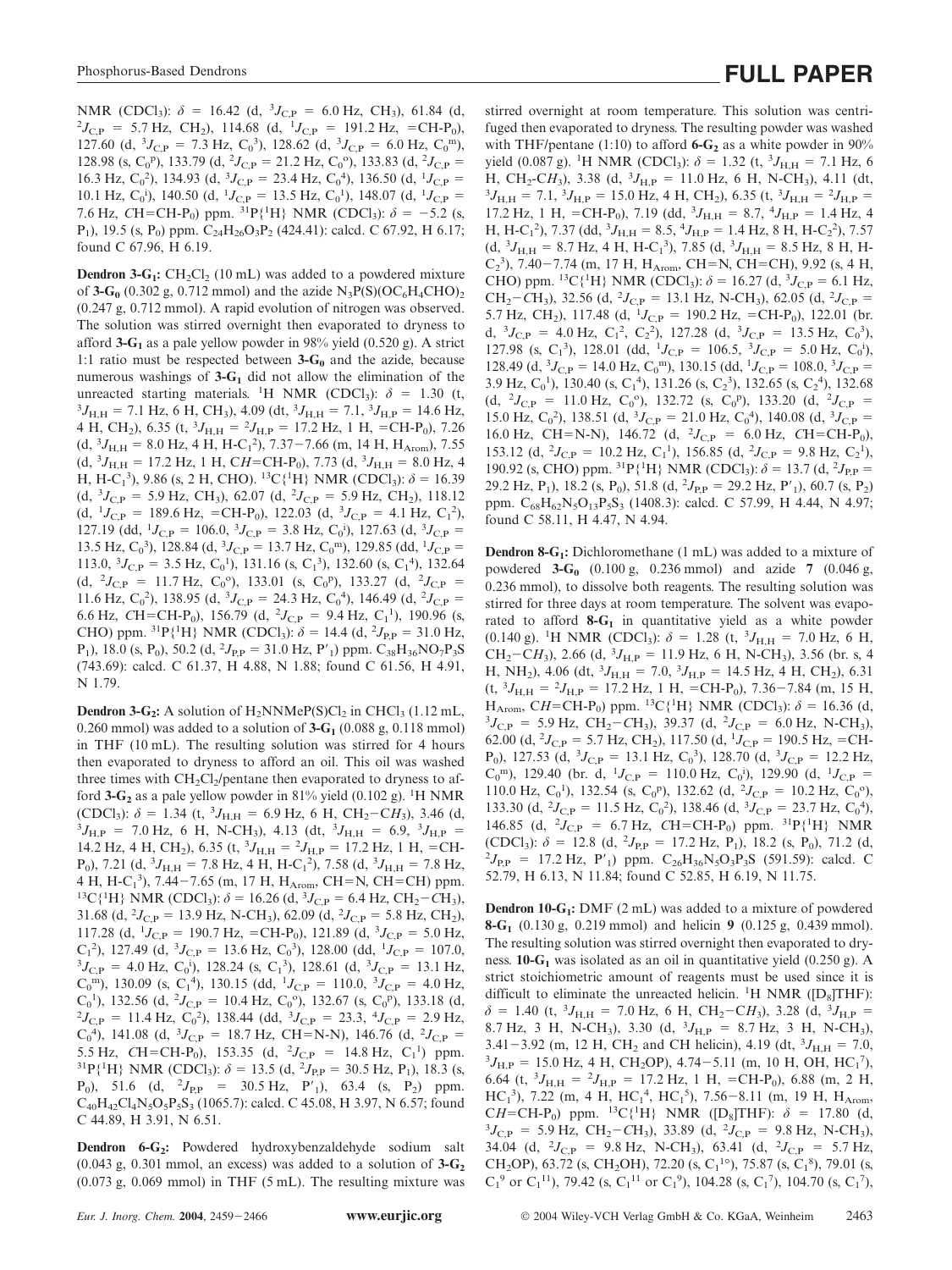119.24 (s, C<sub>1</sub><sup>5</sup>), 119.61 (d, <sup>1</sup>J<sub>C,P</sub> = 188.8 Hz, =CH-P<sub>0</sub>), 119.74 (s,  $C_1^5$ ), 124.13 (s,  $C_1^3$ ), 124.30 (s,  $C_1^3$ ), 127.43 (s,  $C_1^2$ ), 129.21 (d,  ${}^{3}J_{\text{C,P}} = 13.2 \text{ Hz}, \text{ C}_0{}^{3}$ , 129.42 (s, C<sub>1</sub><sup>1</sup>), 129.86 (s, C<sub>1</sub><sup>4</sup>), 130.20 (d,  ${}^{3}J_{\text{C,P}} = 12.5 \text{ Hz}, \text{C}_0^{\text{m}}$ , 132.18 (br. d,  ${}^{1}J_{\text{C,P}} = 108.3 \text{ Hz}, \text{C}_0^{\text{i}}$ ), 132.24  $(d, {}^{3}J_{C,P} = 14.2 \text{ Hz}, \text{ CH=N}), 132.44 (d, {}^{1}J_{C,P} = 110.0 \text{ Hz}, C_0^{1}),$ 133.94 (s, C<sub>0</sub><sup>p</sup>), 134.98 (d, <sup>2</sup>J<sub>C,P</sub> = 10.8 Hz, C<sub>0</sub><sup>o</sup>), 133.50 (d, <sup>2</sup>J<sub>C,P</sub> = 10.6 Hz,  $C_0^2$ ), 140.47 (d,  ${}^3J_{C,P} = 23.6$  Hz,  $C_0^4$ ), 148.86 (d,  ${}^2J_{C,P} =$ 6.7 Hz, CH=CH-P<sub>0</sub>), 157.37 (s, C<sub>1</sub><sup>6</sup>), 157.52 (s, C<sub>1</sub><sup>6</sup>) ppm. <sup>31</sup>P{<sup>1</sup>H} NMR ( $[D_8]THF$ ):  $\delta = 14.6$  (d,  $^2J_{P,P} = 26.6$  Hz, P<sub>1</sub>), 24.0 (s, P<sub>0</sub>), 62.5 (d, <sup>2</sup> $J_{\text{P,P}}$  = 26.6 Hz, P'<sub>1</sub>) ppm. C<sub>52</sub>H<sub>64</sub>N<sub>5</sub>O<sub>15</sub>P<sub>3</sub>S (1124.08): calcd. C 55.56, H 5.74, N 6.23; found C 55.47, H 5.71, N 6.31.

Cationic Dendron 11-G<sub>1</sub>: Methyl trifluoromethanesulfonate (50 µL, 0.470 mmol) was added dropwise to a solution of  $3-G_1$  (0.350 g, 0.470 mmol) in CH<sub>2</sub>Cl<sub>2</sub> (10 mL) at 0 °C. The reaction mixture was stirred for 10 minutes at 0 °C and 20 minutes at room temperature and then evaporated to dryness. The crude residue was washed with pentane to afford  $11-G<sub>1</sub>$  as a sticky yellow oil in 95% yield (0.405 g). H NMR (CD<sub>2</sub>Cl<sub>2</sub>):  $\delta = 1.30$  (t, <sup>3</sup>J<sub>H,H</sub> = 7.0 Hz, 6 H, CH<sub>3</sub>), 2.63  $(d, {}^{3}J_{\text{H,P}} = 18.2 \text{ Hz}, 3 \text{ H}, P_{1} \text{-S-CH}_{3}), 4.16 (dt, {}^{3}J_{\text{H,H}} = 7.2, {}^{3}J_{\text{H,P}} =$ 14.5 Hz, 4 H, CH<sub>2</sub>), 6.55 (t,  ${}^{3}J_{\text{H,H}} = {}^{2}J_{\text{H,P}} = 17.0$  Hz, 1 H, =CH-P<sub>0</sub>), 7.24–8.07 (m, 23 H, H<sub>Arom</sub>, CH=CH-P<sub>0</sub>), 9.95 (s, 2 H, CHO) ppm. <sup>13</sup>C{<sup>1</sup>H} NMR (CD<sub>2</sub>Cl<sub>2</sub>):  $\delta = 14.23$  (d, <sup>2</sup>J<sub>C,P</sub> = 5.3 Hz, S-CH<sub>3</sub>), 16.62 (d, <sup>2</sup>J<sub>C,P</sub> = 5.8 Hz, CH<sub>3</sub>), 63.20 (br. s, CH<sub>2</sub>), 121.28 (q, <sup>1</sup>J<sub>C,P</sub> = 323.5 Hz, CE<sub>2</sub>), 121.81 (d) <sup>3</sup>J<sub>C,P</sub> = 4.9 Hz, C<sup>2</sup>), 122.15 (d)  $J_{\text{C,F}} = 323.5 \text{ Hz}, \text{CF}_3$ ), 121.81 (d,  ${}^3J_{\text{C,P}} = 4.9 \text{ Hz}, \text{C}_1{}^2$ ), 122.15 (d,  $^{1}J_{C,P}$  = 186.2 Hz, =CH-P<sub>0</sub>), 124.17 (dd, <sup>1</sup> $J_{C,P}$  = 107.4, <sup>3</sup> $J_{C,P}$  = 4.4 Hz,  $C_0^i$ , 126.03 (dd, <sup>1</sup>J<sub>C,P</sub> = 101.7, <sup>3</sup>J<sub>C,P</sub> = 5.8 Hz,  $C_0^1$ ), 129.18  $(d, {}^{3}J_{C,P} = 12.8 \text{ Hz}, C_0^{3}), 130.31 (d, {}^{3}J_{C,P} = 13.5 \text{ Hz}, C_0^{m}), 132.39$ (s, C<sub>1</sub><sup>3</sup>), 132.62 (d, <sup>2</sup>*J*<sub>C,P</sub> = 11.7 Hz, C<sub>0</sub><sup>o</sup>), 133.32 (d, <sup>2</sup>*J*<sub>C,P</sub> = 12.0 Hz, C<sub>0</sub><sup>2</sup>), 135.24 (d, <sup>4</sup>J<sub>C,P</sub> = 2.9 Hz, C<sub>0</sub><sup>p</sup>), 135.46 (s, C<sub>1</sub><sup>4</sup>), 141.07 (d,  ${}^{3}J_{C,P} = 26.4$  Hz,  $C_0^4$ ), 146.42 (br. s, CH=CH-P<sub>0</sub>), 153.55  $(d, {}^{2}J_{C,P} = 10.9 \text{ Hz}, C_1^{1}), 190.82 \text{ (s, CHO) ppm. } {}^{31}P\{{}^{1}H\} \text{ NMR}$  $(CD_2Cl_2)$ :  $\delta = 16.9$  (s, P<sub>0</sub>), 22.2 (d, <sup>2</sup> $J_{PR} = 20.5$  Hz, P<sub>1</sub>), 23.1 (d, <sup>2</sup> $J_{PR} = 20.5$  Hz, P'.) ppm  $C_{12}H_{23}F_2NQ_{12}P_2S_2$  (907.79); calcd C  ${}^{2}J_{\rm P,P}$  = 20.5 Hz, P'<sub>1</sub>) ppm. C<sub>40</sub>H<sub>39</sub>F<sub>3</sub>NO<sub>10</sub>P<sub>3</sub>S<sub>2</sub> (907.79): calcd. C 52.92, H 4.33, N 1.54; found C 53.21, H 4.42, N 1.48.

**Dicationic Dendron (12-G<sub>1</sub>):** Trimethylsilyl trifluoromethanesulfonate (85 µL, 0.470 mmol) was added dropwise to a solution of **11-**  $G_1$  (0.420 g, 0.470 mmol) in CH<sub>2</sub>Cl<sub>2</sub> (10 mL) at 0 °C. The reaction mixture was stirred for 10 minutes at 0 °C and 30 minutes at room temperature and then evaporated to dryness. The crude residue was washed with pentane to afford  $12-G<sub>1</sub>$  as a sticky yellow oil in 89% yield (0.473 g). <sup>1</sup>H NMR (CD<sub>2</sub>Cl<sub>2</sub>):  $\delta = 0.10$  (s, 9 H, SiMe<sub>3</sub>), 1.47  $(t, {}^{3}J_{H,H} = 7.0$  Hz, 6 H, CH<sub>3</sub>), 2.62 (d,  ${}^{3}J_{H,P} = 18.2$  Hz, 3 H, P<sub>1</sub>-S-CH<sub>3</sub>), 4.40 (dt, <sup>3</sup> $J_{\text{H,H}}$  = 7.2, <sup>3</sup> $J_{\text{H,P}}$  = 14.6 Hz, 4 H, CH<sub>2</sub>), 6.73 (t, 3 $J_{\text{H,V}}$  = <sup>2</sup> $J_{\text{H,V}}$  = 17.0 Hz, 1 H = CH-P<sub>2</sub>), 7.24–8.07 (m, 23 H  $J_{\text{H,H}} = {}^{2}J_{\text{H,P}} = 17.0 \text{ Hz}, 1 \text{ H}, = \text{CH-P}_0$ , 7.24-8.07 (m, 23 H,  $H_{\text{Arom}}$  and CH=CH-P<sub>0</sub>), 10.03 (s, 2 H, CHO) ppm. <sup>13</sup>C{<sup>1</sup>H} NMR  $(CD_2Cl_2)$ :  $\delta = 1.93$  (s, SiMe<sub>3</sub>), 14.21 (d, <sup>2</sup>J<sub>C,P</sub> = 5.3 Hz, S-CH<sub>3</sub>), 16.19 (d, <sup>2</sup> $J_{C,P}$  = 5.8 Hz, CH<sub>3</sub>), 66.97 (d, <sup>2</sup> $J_{C,P}$  = 5.4 Hz, CH<sub>2</sub>), 113.32 (d, <sup>1</sup>J<sub>C,P</sub> = 194.2 Hz, =CH-P<sub>0</sub>), 120.58 (q, <sup>1</sup>J<sub>C,F</sub> = 323 Hz, CF<sub>3</sub>), 121.77 (d, <sup>3</sup> $J_{C,P} = 4.8$  Hz, C<sub>1</sub><sup>2</sup>), 123.56 (dd, <sup>1</sup> $J_{C,P} = 106.9$ ,  $J_{C,P} = 4.1$  Hz, C<sub>2</sub><sup>1</sup>), 126.67 (dd, <sup>1</sup> $I_{C,P} = 107.5$  <sup>3</sup> $I_{C,P} = 4.0$  Hz  $J_{\text{C,P}} = 4.1 \text{ Hz}, \text{ C}_0^{\text{i}}$ , 126.67 (dd, <sup>1</sup> $J_{\text{C,P}} = 107.5, \frac{3J_{\text{C,P}}}{3} = 4.0 \text{ Hz},$  $C_0^1$ ), 129.85 (d,  ${}^3J_{C,P} = 13.8$  Hz,  $C_0^3$ ), 130.33 (d,  ${}^3J_{C,P} = 13.6$  Hz,  $C_0^{\text{m}}$ ), 132.41 (s,  $C_1^{\text{3}}$ ), 132.62 (d,  $^2J_{\text{C,P}} = 11.9 \text{ Hz}$ ,  $C_0^{\text{o}}$ ), 133.26 (d,  ${}^{2}J_{\text{C,P}} = 12.0 \text{ Hz}, \text{ C}_0{}^{2}$ ), 135.31 (d,  ${}^{4}J_{\text{C,P}} = 3.0 \text{ Hz}, \text{ C}_0{}^{p}$ ), 135.52 (s,  $C_1^4$ ), 139.78 (d,  ${}^3J_{C,P} = 28.6$  Hz,  $C_0^4$ ), 151.19 (d,  ${}^2J_{C,P} = 8.9$  Hz,  $CH = CH-P_0$ ), 153.52 (d, <sup>2</sup> $J_{C,P} = 10.9$  Hz, C<sub>1</sub><sup>1</sup>), 190.83 (s, CHO) ppm. <sup>31</sup>P{<sup>1</sup>H} NMR (CD<sub>2</sub>Cl<sub>2</sub>):  $\delta = 22.0$  (d, <sup>2</sup>J<sub>P,P</sub> = 20.7 Hz, P<sub>1</sub>), 23.2 (d,  ${}^{2}J_{\rm P,P}$  = 20.7 Hz, P'<sub>1</sub>), 23.6 (s, P<sub>0</sub>) ppm.  $C_{44}H_{48}F_6NO_{13}P_3S_3Si$  (1130.1): calcd. C 46.77, H 4.28, N 1.24; found C 46.94, H 4.32, N 1.15.

**Dendron 14-G<sub>2</sub>:** THF (8 mL) was added to a powdered mixture of **3-G2** (0.055 g, 0.0516 mmol), compound **13** (0.086 g, 0.227 mmol, slight excess) and  $Cs_2CO_3$  (0.150 g, 0.454 mmol, excess). The resulting mixture was stirred overnight then centrifuged, and the solution was evaporated to dryness. The resulting powder was washed with THF/pentane to eliminate unreacted **7**. Compound 14-G<sub>2</sub> was obtained as a white powder in 63% yield (0.081 g). <sup>1</sup>H NMR (CDCl<sub>3</sub>):  $\delta = 1.33$  (t, <sup>3</sup>J<sub>H,H</sub> = 7.1 Hz, 6 H, CH<sub>2</sub>-CH<sub>3</sub>), 3.33  $(d, {}^{3}J_{\text{H,P}} = 10.5 \text{ Hz}, 6 \text{ H}, \text{N-CH}_3)$ , 4.12  $(dt, {}^{3}J_{\text{H,H}} = 7.1, {}^{3}J_{\text{H,P}} =$ 14.8 Hz, 4 H, CH<sub>2</sub>), 6.37 (t,  ${}^{3}J_{\text{H,H}} = {}^{2}J_{\text{H,P}} = 17.1$  Hz, 1 H, =CH-P<sub>0</sub>), 6.86 (d,  ${}^{3}J_{\text{H,H}}$  = 8.1 Hz, 8 H, H-C<sub>2</sub><sup>3</sup>), 6.92 (m, 4 H, H-C<sub>3</sub><sup>3</sup>), 7.15 (d,  ${}^{3}J_{\text{H,H}}$  = 8.1 Hz, 8 H, H-C<sub>2</sub><sup>2</sup>), 7.23–7.78 (m, 73 H, H<sub>Arom</sub>, CH=N, CH=CH), 8.15 (br. dd,  ${}^{3}J_{\text{H,H}} = 6.9, {}^{4}J_{\text{H,P}} = 4.1 \text{ Hz}, 4 \text{ H},$  $H-C_3^6$ ), 9.02 (d, <sup>4</sup> $J_{H,P}$  = 5.1 Hz, 1 H, CH=N-C) ppm. <sup>13</sup>C{<sup>1</sup>H} NMR (CDCl<sub>3</sub>):  $\delta = 16.28$  (d,  ${}^{3}J_{C,P} = 6.0$  Hz, CH<sub>2</sub>-CH<sub>3</sub>), 32.96  $(d, {}^{2}J_{C,P} = 13.1 \text{ Hz}, \text{N-CH}_3)$ , 61.94  $(d, {}^{2}J_{C,P} = 5.5 \text{ Hz}, \text{CH}_2)$ , 117.53  $(d, {}^{1}J_{C,P} = 189.0 \text{ Hz}, = \text{CH-P}_0, 121.84 \text{ (br. s, C<sub>1</sub><sup>2</sup>, C<sub>2</sub><sup>2</sup>, C<sub>2</sub><sup>3</sup>), 127.18$  $(d, {}^{3}J_{C,P} = 13.3 \text{ Hz}, C_0^3)$ , 127.85 (s, C<sub>1</sub><sup>3</sup>), 127.99 (d, <sup>3</sup> $J_{C,P} =$ 14.2 Hz, C<sub>0</sub><sup>m</sup>), 128.01 (dd, <sup>1</sup>J<sub>C,P</sub> = 106.0, <sup>3</sup>J<sub>C,P</sub> = 6.0 Hz, C<sub>0</sub><sup>i</sup>), 128.17 (d,  ${}^{3}J_{C,P} = 3.9$  Hz,  $C_3^6$ ), 128.52 (d,  ${}^{3}J_{C,P} = 7.1$  Hz,  $C_3^m$ ), 128.79 (br. s,  $C_3^5$ ,  $C_3^p$ ), 130.10 (dd, <sup>1</sup> $J_{C,P} = 108.0$ , <sup>3</sup> $J_{C,P} = 3.6$  Hz,  $C_0^1$ ), 130.77 (s,  $C_3^4$ ), 130.90 (s,  $C_1^4$ ), 132.58 (d,  $^2J_{C,P} = 11.0$  Hz,  $C_0$ °), 132.70 (s,  $C_0$ <sup>p</sup>), 133.30 (d, <sup>2</sup> $J_{C,P}$  = 15.3 Hz,  $C_0$ <sup>2</sup>), 133.44 (s,  $C_3^3$ ), 133.88 (d, <sup>2</sup> $J_{C,P}$  = 19.9 Hz,  $C_3^{\circ}$ ), 136.24 (d, <sup>1</sup> $J_{C,P}$  = 8.7 Hz,  $C_3$ <sup>i</sup>), 138.46 (d, <sup>2</sup> $J_{C,P}$  = 20.4 Hz,  $C_3$ <sup>1</sup>), 138.53 (d, <sup>3</sup> $J_{C,P}$  = 21.0 Hz,  $C_0^4$ ), 138.84 (d, <sup>1</sup>J<sub>C,P</sub> = 17.3 Hz,  $C_3^2$ ), 139.07 (br. d, <sup>3</sup>J<sub>C,P</sub> = 13.5 Hz, CH=N-N), 146.68 (d,  ${}^{2}J_{C,P}$  = 6.5 Hz, CH=CH-P<sub>0</sub>), 148.54 (d, <sup>2</sup> $J_{C,P}$  = 5.9 Hz, C<sub>2</sub><sup>1</sup>), 148.55 (s, C<sub>2</sub><sup>4</sup>), 152.92 (d, <sup>2</sup> $J_{C,P}$  = 10.2 Hz,  $C_1$ <sup>1</sup>), 158.62 (d,  ${}^3J_{C,P}$  = 20.9 Hz, *C*H=N-C) ppm.  ${}^{31}P\{{}^1H\}$ NMR (CDCl<sub>3</sub>):  $\delta = -13.1$  (s, P<sub>3</sub>), 13.5 (d, <sup>2</sup>J<sub>P,P</sub> = 30.5 Hz, P<sub>1</sub>), 18.3 (s, P<sub>0</sub>), 51.8 (d, <sup>2</sup> $J_{\text{P,P}}$  = 30.5 Hz, P'<sub>1</sub>), 63.5 (s, P<sub>2</sub>) ppm.  $C_{140}H_{118}N_9O_9P_9S_3$  (2445.5): calcd. C 68.76, H 4.86, N 5.16; found C 68.64, H 4.82, N 5.11.

**Complexed Dendron (15-G<sub>2</sub>):** A solution of  $14$ -G<sub>2</sub> (0.200 g, 0.082 mmol) in  $CH_2Cl_2$  (25 mL) was added slowly dropwise during 2 hours to a solution of  $[PdCl_2(COD)]$  (0.093 g, 0.327 mmol) in  $CH_2Cl_2$  (25 mL). The resulting solution was stirred for 3 hours more then evaporated to dryness. The residue was washed with THF/pentane (1:10) to afford  $15-G_2$  as a pale yellow powder in 85% yield (0.219 g). <sup>1</sup>H NMR (CD<sub>2</sub>Cl<sub>2</sub>):  $\delta = 1.30$  (t, <sup>3</sup>J<sub>H,H</sub> = 7.0 Hz, 6 H, CH<sub>2</sub>–CH<sub>3</sub>), 3.31 (d, <sup>3</sup>J<sub>H,P</sub> = 10.7 Hz, 6 H, N-CH<sub>3</sub>), 4.07 (m, 4 H, CH<sub>2</sub>), 6.41 (t, <sup>3</sup> $J_{H,H} = {}^{2}J_{H,P} = 17.2$  Hz, 1 H, =CH-P<sub>0</sub>), 7.07  $(m, 4 \text{ H}, \text{ H-}C_3^3), 7.16 \text{ (d, } 3J_{H,H} = 8.8 \text{ Hz}, 8 \text{ H}, \text{ H-}C_2^3), 7.28 \text{ (d, }$  ${}^{3}J_{\text{H,H}}$  = 8.8 Hz, 8 H, H-C<sub>2</sub><sup>2</sup>), 7.40–7.80 (m, 73 H, H<sub>Arom</sub>, CH=N, CH=CH), 7.93 (m, 4 H, H-C<sub>3</sub><sup>6</sup>), 8.21 (d, <sup>4</sup> $J_{\text{H,P}}$  = 5.1 Hz, 1 H, CH=N-C) ppm. <sup>13</sup>C{<sup>1</sup>H} NMR (CD<sub>2</sub>Cl<sub>2</sub>):  $\delta = 16.79$  (d, <sup>3</sup>J<sub>C,P</sub> = 5.9 Hz, CH<sub>2</sub>–CH<sub>3</sub>), 33.58 (d, <sup>2</sup>J<sub>C,P</sub> = 13.1 Hz, N-CH<sub>3</sub>), 62.59 (d, <sup>2</sup>J<sub>C,R</sub> = 6.0 Hz, CH<sub>3</sub>), 118.58 (d, <sup>1</sup>J<sub>C,R</sub> = 189.1 Hz, =CH<sub>2</sub>P<sub>2</sub>)  $J_{C,P}$  = 6.0 Hz, CH<sub>2</sub>), 118.58 (d, <sup>1</sup> $J_{C,P}$  = 189.1 Hz, =CH-P<sub>0</sub>), 121.94 (d,  $^2J_{C,P} = 3.8$  Hz, C<sub>2</sub><sup>2</sup>), 122.45 (d,  $^2J_{C,P} = 5.3$  Hz, C<sub>1</sub><sup>2</sup>), 122.23 (d, <sup>1</sup>J<sub>C,P</sub> = 49.4 Hz, C<sub>3</sub><sup>2</sup>), 125.09 (s, C<sub>2</sub><sup>3</sup>), 125.69 (d, <sup>1</sup>J<sub>C,P</sub> = 61.1 Hz, C<sub>3</sub><sup>i</sup>), 128.20 (d, <sup>3</sup>J<sub>C,P</sub> = 13.7 Hz, C<sub>0</sub><sup>3</sup>, C<sub>0</sub><sup>m</sup>), 128.64 (br. s,  $C_1^3$ ,  $C_3^6$ ), 128.72 (dd, <sup>1</sup> $J_{C,P} = 106.0$ , <sup>3</sup> $J_{C,P} = 3.5$  Hz,  $C_0^i$ ), 129.26  $(S, C_3^5)$ , 129.58 (d,  ${}^3J_{C,P} = 13.0$  Hz,  $C_3^m$ ), 131.50 (dd,  ${}^1J_{C,P} = 106.0$ ,<br> ${}^3I_{C,g} = 4.0$  Hz,  $C_3^1$ ), 131.63 (s,  $C_3^4$ ), 133.12 (d,  ${}^4I_{C,p} = 5.5$  Hz  $J_{\text{C,P}} = 4.0 \text{ Hz}, \text{ C}_0^1$ , 131.63 (s, C<sub>1</sub><sup>4</sup>), 133.12 (d, <sup>4</sup> $J_{\text{C,P}} = 5.5 \text{ Hz}$ , C<sub>3</sub><sup>p</sup>), 133.32 (s, C<sub>3</sub><sup>4</sup>), 133.69 (d, <sup>2</sup>J<sub>C,P</sub> = 13.2 Hz, C<sub>0</sub><sup>o</sup>), 133.79 (s,  $C_0^{\text{p}}$ ), 134.00 (d, <sup>2</sup> $J_{\text{C,P}} = 16.0 \text{ Hz}$ ,  $C_0^{\text{2}}$ ), 134.40 (s,  $C_3^{\text{3}}$ ), 134.68 (d,  ${}^{2}J_{\text{C,P}} = 10.9 \text{ Hz}, \text{ C}_3^{\text{o}}$ ), 137.14 (d,  ${}^{2}J_{\text{C,P}} = 15.9 \text{ Hz}, \text{ C}_3^{\text{-1}}$ ), 139.23 (d,  ${}^{3}J_{\text{C,P}} = 21.0 \text{ Hz}, \text{ C}_{0}^{4}$ , 140.83 (d,  ${}^{3}J_{\text{C,P}} = 12.8 \text{ Hz}, \text{ CH=N-N}$ ), 146.99 (d, <sup>2</sup> $J_{C,P}$  = 6.4 Hz, CH=CH-P<sub>0</sub>), 149.77 (s, C<sub>2</sub><sup>4</sup>), 150.34 (d,  ${}^{2}J_{\rm C,P}$  = 5.9 Hz, C<sub>2</sub><sup>1</sup>), 153.59 (d, <sup>2</sup> $J_{\rm C,P}$  = 9.8 Hz, C<sub>1</sub><sup>1</sup>), 166.7 (d, <sup>3</sup> $J<sub>C,P</sub>$  = 9.1 Hz, *C*H=N-C) ppm.<sup>31</sup>P{<sup>1</sup>H} NMR (CD<sub>2</sub>Cl<sub>2</sub>): *δ* = 15.6  $(d, {}^{2}J_{P,P} = 29.1 \text{ Hz}, P_1)$ , 19.7 (s, P<sub>0</sub>), 33.0 (s, P<sub>3</sub>), 53.2 (d, <sup>2</sup> $J_{P,P} =$ 29.1 Hz, P'<sub>1</sub>), 64.8 (s, P<sub>2</sub>) ppm. C<sub>140</sub>H<sub>118</sub>Cl<sub>8</sub>N<sub>9</sub>O<sub>9</sub>P<sub>9</sub>Pd<sub>4</sub>S<sub>3</sub> (3154.8): calcd. C 53.30, H 3.77, N 4.00; found C 53.38, H 3.82, N 4.02.

**X-ray Crystallographic Study:** Data collection was performed on a Stoe Imaging Plate Diffraction System (IPDS), equipped with an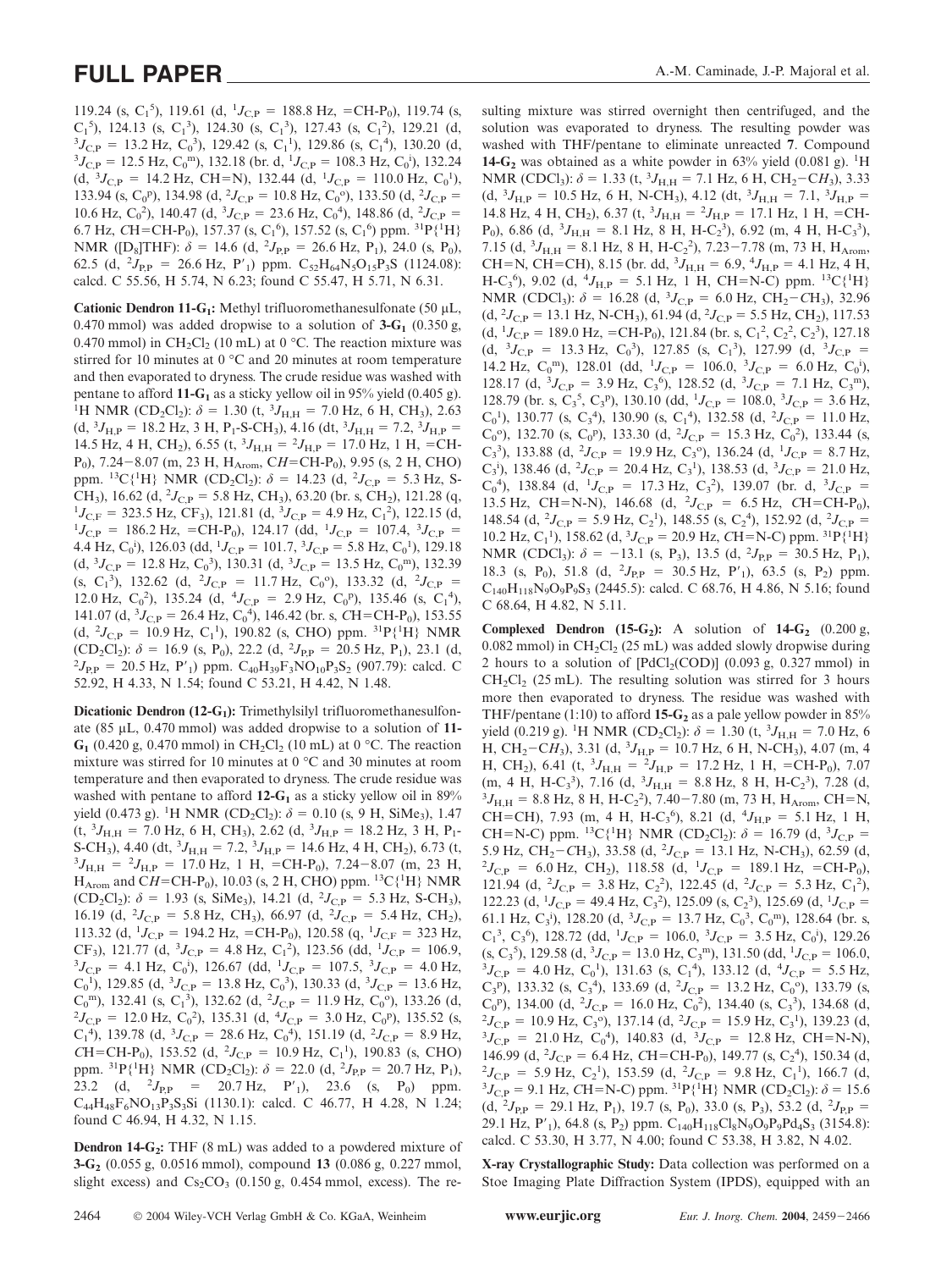Oxford Cryosystems Cryostream Cooler. Device and using a graphite-monochromated Mo- $K_a$  radiation ( $\lambda = 0.71073\text{\AA}$ ), at  $T =$ 160 K. Further details are provided in Table 1. Final unit-cell parameters were obtained by means of a least-squares refinement of a set of 8000 well-measured reflections, and crystal decay was monitored during the data collection by measuring 200 reflections by exposure. No significant fluctuations of the intensities were observed during measurement.

|  |  |  |  |  |  |  |  | Table 1. Crystal data, data collection and structure refinement |
|--|--|--|--|--|--|--|--|-----------------------------------------------------------------|
|--|--|--|--|--|--|--|--|-----------------------------------------------------------------|

| Empirical formula<br>Molecular mass<br>Wavelength<br>Crystal system, space group<br>Unit cell dimensions | $C_{24}H_{26}O_3P_2$<br>424.39<br>$0.71073\text{\AA}$<br>triclinic, P1<br>$a = 15.435(2)$ A<br>$b = 8.6930(11)$ A<br>$c = 16.326(3)$ A<br>$\alpha = 90.179(17)^{\circ}$<br>$\beta = 92.141(18)$ °<br>$\gamma = 90.067(16)$ ° |
|----------------------------------------------------------------------------------------------------------|------------------------------------------------------------------------------------------------------------------------------------------------------------------------------------------------------------------------------|
| Volume                                                                                                   | $2189.1(5)$ $\AA$ <sup>3</sup>                                                                                                                                                                                               |
| Z, calculated density                                                                                    | 4, 1.288 mg/m <sup>3</sup>                                                                                                                                                                                                   |
| Absorption coefficient                                                                                   | $0.221$ mm <sup>-1</sup>                                                                                                                                                                                                     |
| F(000)                                                                                                   | 896                                                                                                                                                                                                                          |
| Crystal size                                                                                             | $0.42 \times 0.17 \times 0.08$ mm                                                                                                                                                                                            |
| Crystal colour and form                                                                                  | colourless plate                                                                                                                                                                                                             |
| Tube power                                                                                               | 1.50 kW                                                                                                                                                                                                                      |
| Tube voltage                                                                                             | 50 kV                                                                                                                                                                                                                        |
| Tube current                                                                                             | $30 \text{ mA}$                                                                                                                                                                                                              |
| Collimator size                                                                                          | $0.8$ mm                                                                                                                                                                                                                     |
| Detector distance                                                                                        | $70.0$ mm                                                                                                                                                                                                                    |
| $2\theta$ range                                                                                          | $3.3 - 52.1^{\circ}$                                                                                                                                                                                                         |
| $d(hkl)$ range                                                                                           | $12.453 - 0.809$ Å                                                                                                                                                                                                           |
| φ movement mode                                                                                          | rotation                                                                                                                                                                                                                     |
| $\varphi$ start                                                                                          | $0.0^{\circ}$                                                                                                                                                                                                                |
| $\varphi$ end                                                                                            | $200.2^{\circ}$                                                                                                                                                                                                              |
| $\varphi$ increment                                                                                      | $1.1^\circ$                                                                                                                                                                                                                  |
| Number of exposures                                                                                      | 182                                                                                                                                                                                                                          |
| Irradiation/exposure                                                                                     | $2.00$ min                                                                                                                                                                                                                   |
| Measurement duration                                                                                     | 19 h                                                                                                                                                                                                                         |
| $\theta$ range for data collection                                                                       | $2.64 - 23.26^{\circ}$                                                                                                                                                                                                       |
| Index ranges                                                                                             | $-17 \le h \le 17$                                                                                                                                                                                                           |
|                                                                                                          | $-9 \leq k \leq 9$                                                                                                                                                                                                           |
|                                                                                                          | $-18 \le l \le 18$                                                                                                                                                                                                           |
| Reflections collected/unique                                                                             | 12240/3099 [ $R(int) = 0.0592$ ]                                                                                                                                                                                             |
| Completeness to $2\theta = 46.52$                                                                        | 98.2%                                                                                                                                                                                                                        |
| Refinement method                                                                                        | Full-matrix least-squares on $F^2$                                                                                                                                                                                           |
| Data/restraints/parameters                                                                               | 3099/0/272                                                                                                                                                                                                                   |
| Goodness-of-fit on $F^2$                                                                                 | 1.032                                                                                                                                                                                                                        |
| Weighting scheme                                                                                         | $1/[\sigma^2(F_o^2) + (0.0509P)^2 + 1.396P]$<br>where $P = (F_o^2 + 2F_c^2)/3$                                                                                                                                               |
| Final R indices $[I > 2\sigma(I)]$                                                                       | $R1 = 0.0377$ , $wR2 = 0.0979$                                                                                                                                                                                               |
| R indices (all data)                                                                                     | $R1 = 0.0413$ , $wR2 = 0.1011$                                                                                                                                                                                               |
| Largest diff. peak and hole                                                                              | $(0.705$ and $-0.364)$ e·Å <sup>-3</sup>                                                                                                                                                                                     |

The structure was solved by means of direct methods using the program SIR92<sup>[31]</sup> and subsequent difference Fourier maps, then refined by least-squares procedures on  $F<sup>2</sup>$  by using the program SHELXL-97.[32] Atomic scattering factors were taken from the International Tables for X-ray Crystallography.[33]

All hydrogen atoms were located in difference Fourier maps, but introduced in the refinement as fixed contributors by using a riding model with an isotropic thermal parameter fixed at 20% higher than those of the  $C_{sp}^2$  atoms and 50% for the  $C_{sp}^3$  atoms to which they are connected, excepted hydrogens atoms labelled H(1) and  $H(2)$  attached to the  $C(1)$  and  $C(2)$  carbons atoms, respectively, which were refined isotropically. Methyl groups were refined with the torsion angle as a free variable. All non-hydrogen atoms were refined anisotropically, and in the last cycles of refinement weighting schemes were used. The weights were calculated from the following formula:  $W = 1/[\sigma^2(F_o^2) + (aP)^2 + bP]$  where  $P = (F_o^2 +$  $2F_c^2/3$ . Criteria for a satisfactory complete analysis were the ratios of root-mean-square shift standard deviation being less than 0.1 and no significant features in the final difference Fourier maps. Drawings of the molecules were produced with the program OR-TEP3[34] with 50% probability displacement ellipsoids for non-hydrogen atoms.

CCDC-228136 contains the supplementary crystallographic data for this paper. These data can be obtained free of charge at www.ccdc.cam.ac.uk/conts/retrieving.html [or from the Cambridge Crystallographic Data Centre, 12 Union Road, Cambridge CB2 1EZ, UK; Fax: (internat.) 44-1223-336-033; Email: deposit@ccdc.cam.ac.uk].

- [1] G. R. Newkome, C. N. Moorefield, F. Vögtle, *Dendrimers and*
- *Dendrons*, Wiley-VCH, Weinheim (Germany), **2001**. <sup>[2]</sup> J. M. J. Fréchet, D. A. Tomalia, *Dendrimers and other Dendritic*
- *Polymers*, Wiley Europe, Chichester, **<sup>2001</sup>**. [3] C. J. Hawker, J. M. J. Fre´chet, *J. Am. Chem. Soc.* **<sup>1990</sup>**, *<sup>112</sup>*, 7638-7647.
- [4] V. Maraval, R. Laurent, B. Donnadieu, M. Mauzac, A. M. Caminade, J. P. Majoral, *J. Am. Chem. Soc.* **2000**, *122*, 2499-2511.
- <sup>[5]</sup> K. L. Wooley, C. J. Hawker, J. M. J. Fréchet, *J. Am. Chem. Soc.* **1991**, *113*, 4252-4261.
- [6] D. C. Tully, J. M. J. Fre´chet, *Chem. Commun.* **2001**, 1229-1239.
- [7] P. Savignac, B. Iorga, *Modern Phosphonate Chemistry*, CRC Press, 2003.<br><sup>[8]</sup> V. Maraval, D. Prévôté-Pinet, R. Laurent, A. M. Caminade, J.
- P. Majoral, *New J. Chem.* **2000**, *24*, 561-566.
- [9] V. Maraval, R. M. Sebastian, F. Ben, R. Laurent, A. M. Caminade, J. P. Majoral, *Eur. J. Inorg. Chem.* **2001**, 1681-1691.
- [10] J. P. Majoral, A. M. Caminade, *Chem. Rev.* **1999**, *99*, 845-880.
- [11] M. L. Lartigue, B. Donnadieu, C. Galliot, A. M. Caminade, J. P. Majoral, J. P. Fayet, *Macromolecules* **1997**, *30*, 7335-7337.
- [12] M. L. Lartigue, N. Launay, B. Donnadieu, A. M. Caminade, J. P. Majoral, *Bull. Soc. Chim. Fr.* **1997**, *134*, 981-988.
- [13] C. Galliot, C. Larre´, A. M. Caminade, J. P. Majoral, *Science* **1997**, *277*, 1981-1984.
- [14] G. M. Salamonczyk, M. Kuznikowski, E. Poniatowska, *Tetrahedron Lett.* **2002**, *43*, 1747-1749.
- [15] B. E. Maryanoff, A. B. Reitz, *Chem. Rev.* **1989**, *89*, 863-927.
- [16] D. Prévôté, S. Le Roy-Gourvennec, A. M. Caminade, S. Masson, J. P. Majoral, *Synthesis* **1997**, 1199-1207.
- [17] C. Larre´, A. M. Caminade, J. P. Majoral, *Angew. Chem.* **1997**, *109*, 614-617; *Angew. Chem. Int. Ed. Engl.* **1997**, *36*, 596-599.
- [18] N. Launay, A. M. Caminade, R. Lahana, J. P. Majoral, *Angew. Chem.* **1994**, *106*, 1682-1684; *Angew. Chem. Int. Ed. Engl.* **1994**, *33*, 1589-1592.
- [19] N. Launay, A. M. Caminade, J. P. Majoral, *J. Am. Chem. Soc.* **1995**, *117*, 3282-3283.
- [20] V. Maraval, R. Laurent, S. Merino, A. M. Caminade, J. P. Majoral, *Eur. J. Org. Chem.* **2000**, 3555-3568.
- [21] R. M. Sebastian, G. Magro, A. M. Caminade, J. P. Majoral, *Tetrahedron* **2000**, *56*, 6269-6277.
- [22] G. Magro, B. Donnadieu, A. M. Caminade, J. P. Majoral, *Chem. Eur. J.* **2003**, *9*, 2151-2159.
- [23] C. Larre´, B. Donnadieu, A. M. Caminade, J. P. Majoral, *J. Am.*